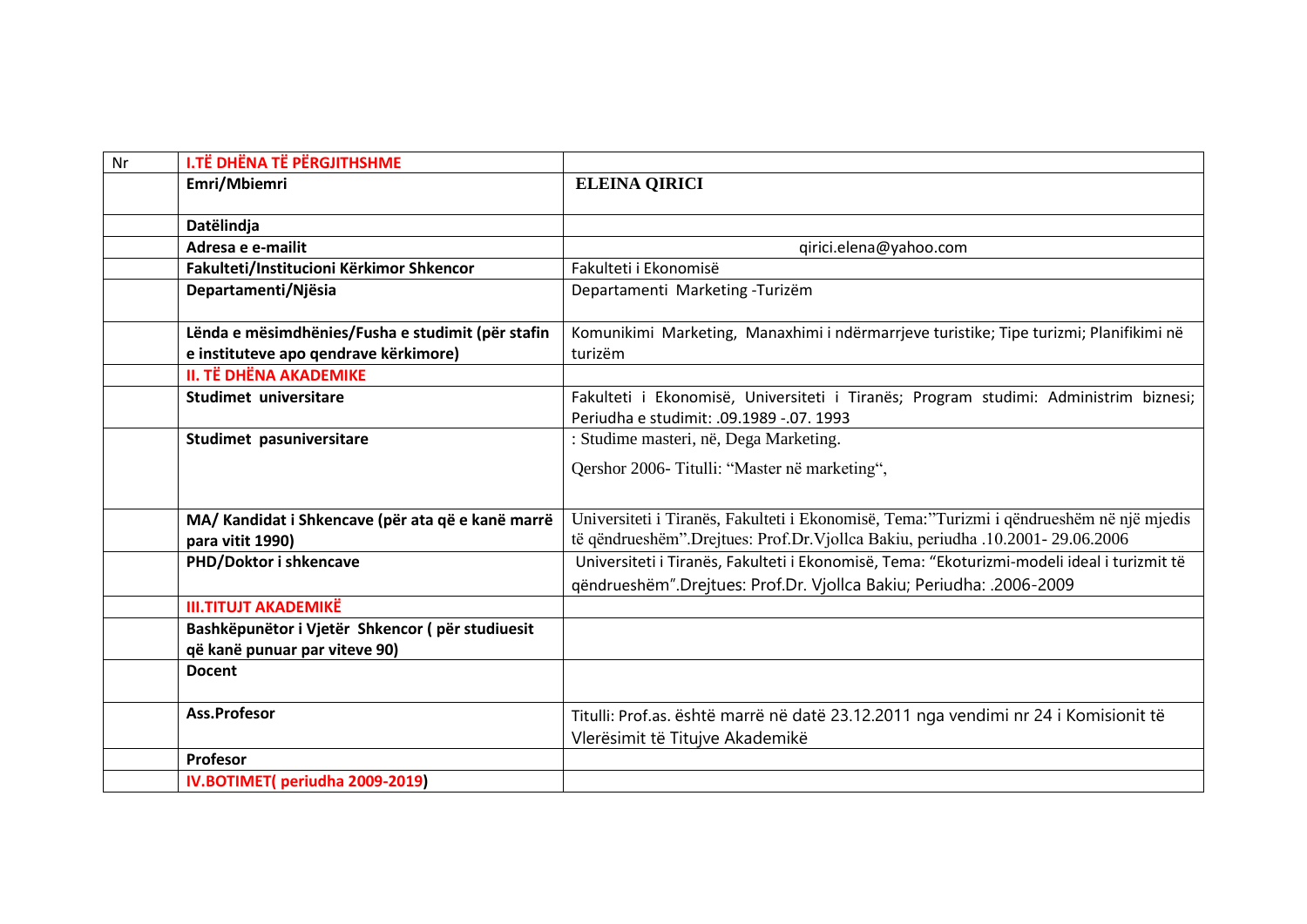| 1. Monografi shkencore (si autor dhe me<br>bashkëautor) brenda dhe jashtë vendit              |                                                                                              |
|-----------------------------------------------------------------------------------------------|----------------------------------------------------------------------------------------------|
| Artikuj në revista dhe periodike shkencorë brenda                                             | E.Qirici "Aplikimi i praktikave të qëndrueshme tek bizneset e akomodimit në rajonin e        |
| vendit (shqip dhe gjuhë të huaj)                                                              | Korçës, Studime Ekonomike, Vol.1(1).2019, Universiteti i Korcës, Fakulteti i Ekonomisë       |
|                                                                                               | E. Qirici «Përshtatja e produktit turistik me tregun- një teknikë e përdorur në zonën        |
|                                                                                               | rurale»- Ekonomia dhe Tranzicioni, Nr 4(64) tetor -dhjetor,2010. ISSN 2079- 407X             |
|                                                                                               | E. Qirici. «Mundësitë e zhvillimit të turizmit në zonat malore të Korçës», Revista «Vizione» |
|                                                                                               | Nr 11& 12, Janar 2009, Shkup.                                                                |
|                                                                                               | E. Qirici. «Ndikimi i krizës në zhvillimin turistik të zonave rurale"; Revista"Logos" Nr 1/  |
|                                                                                               | 2009, Universiteti "Pjetër Budi", Prishtinë                                                  |
|                                                                                               | E.Qirici. «Kriza ekonomike dhe modelet e investimeve në tregun turistik në Shqipëri",        |
|                                                                                               | Revista"Logos" Nr 1/2009, Universiteti "Pjetër Budi", Prishtinë                              |
| <b>V.PJESËMARRJE NË AKTIVITETE SHKENCORE</b><br>(KOMBËTARE & NDËRKOMBËTARE)                   |                                                                                              |
| Pjesëmarrje me referim në aktivitete shkencore                                                |                                                                                              |
| kombëtare (seminare, kongrese, konferenca)                                                    |                                                                                              |
| Pjesëmarrje si moderator në aktivitete shkencore                                              | E.Qirici, Konferenca rajonale "The ODA of IDEAs" Pogradec, Albania 11 Qershor 2016-          |
| kombëtare (seminare, kongrese, konferenca)                                                    | Moderatore                                                                                   |
| Pjesëmarrje në aktivitete shkencore kombëtare<br>(seminare, kongrese, konferenca) si Drejtues |                                                                                              |
| shkencor ose anëtar i Bordit Drejtues                                                         |                                                                                              |
| Pjesëmarrje me referim në aktivite shkencore                                                  | E.Qirici. "The management of human resources in health tourism. Case study- a thermal        |
| ndërkombëtare (seminare, kongrese, konferenca)                                                | water destination"- International Conference on Geotourism, sustainable development          |
|                                                                                               | and environmental Protection. Sllovaki, 11-13 tetor 2019                                     |
|                                                                                               | E.Qirici." "Thermal Spring of Benja, Albania:possibilities for tourism development"-         |
|                                                                                               | International Conference on Geotourism, sustainable development and environmental            |
|                                                                                               | Protection. Sllovaki, 11-13 tetor 2019                                                       |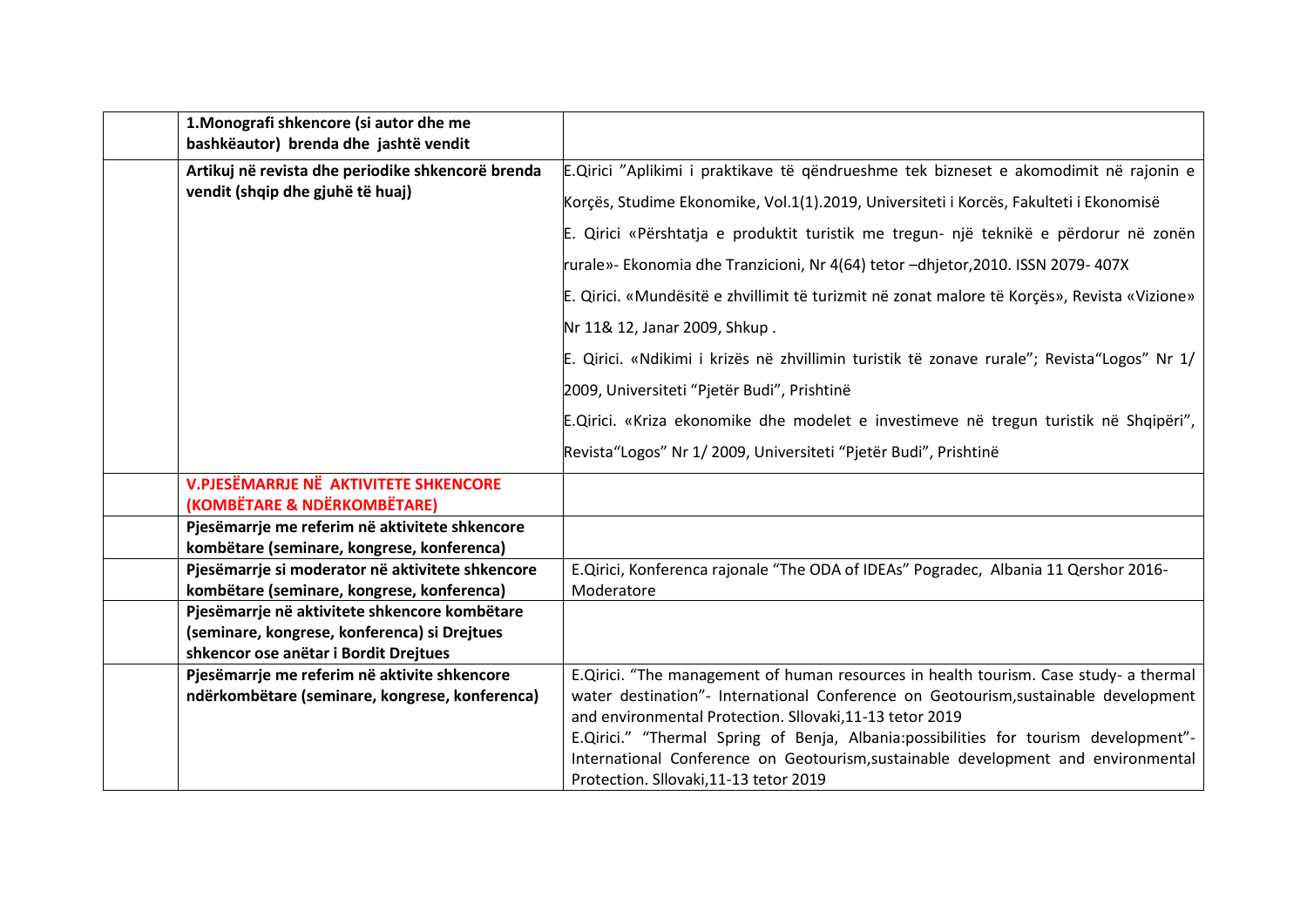| E.Qirici." Rural resources as an opportunity for tourism development in Albania", Geotour    |
|----------------------------------------------------------------------------------------------|
|                                                                                              |
| 2016- International Conference on Geotourism, Mining Tourism, Sustainable Tourism and        |
|                                                                                              |
|                                                                                              |
| E.Qirici."Planifikimi i turizmit, domosdoshmëri për zhvillimin rajonal", Konferenca rajonale |
|                                                                                              |
| E.Qirici "Theory and practice of online learning in higher education",- Konference           |
| Ndërkombëtare "International Conference on Technology and Business Management,               |
| ICTBM, Proceedings, (256-262), Bord Editorial, ISBN: 978-81-924713-2-7, Dubai, Mars          |
|                                                                                              |
| E. Qirici "Key marketing elements for sustainable tourism in Korca region", Proceedings,     |
| (59-62), Published by Institution of University of Zilina, Proceeding in Global Virtual      |
| Conference Workshop.Bord Editorial. ISBN: 978-80-554-0679-4 http/www.gv-                     |
|                                                                                              |
| E.Qirici "The role of organizations to sustainable tourism development", Konferencë          |
| Ndërkombëtare "International Conference of Toursim, Proceedings, (90-93), Bord.Editorial     |
|                                                                                              |
| E.Qirici "Ecotourism development monitoring as a tool for sustainable tourism",              |
| Konferencë Shkencore Ndërkombëtare: "Ecological tourism- The tool for sustainable            |
| development of territories and environment protection", Proceedings, Bord Editorial.         |
|                                                                                              |
| E.Qirici "Towards online and virtual event marketing", Konferencë Ndërkombëtare, Tenth       |
| AIMS International Conference on Management, Proceedings, (2601-2607). Bord Editorial,       |
|                                                                                              |
| E.Qirici."Analysis of service quality in hotel industry", Konferencë Ndërkombëtare "Tenth    |
| AIMS International Conference on Management, AIMS ", Proceedings, (3108-3112), Bord          |
|                                                                                              |
| E.Qirici "Information technology and internet marketing building advantages in the           |
| hospitality industry in Korca region", Konferencë Shkencore Ndërkombëtare "Challenges in     |
|                                                                                              |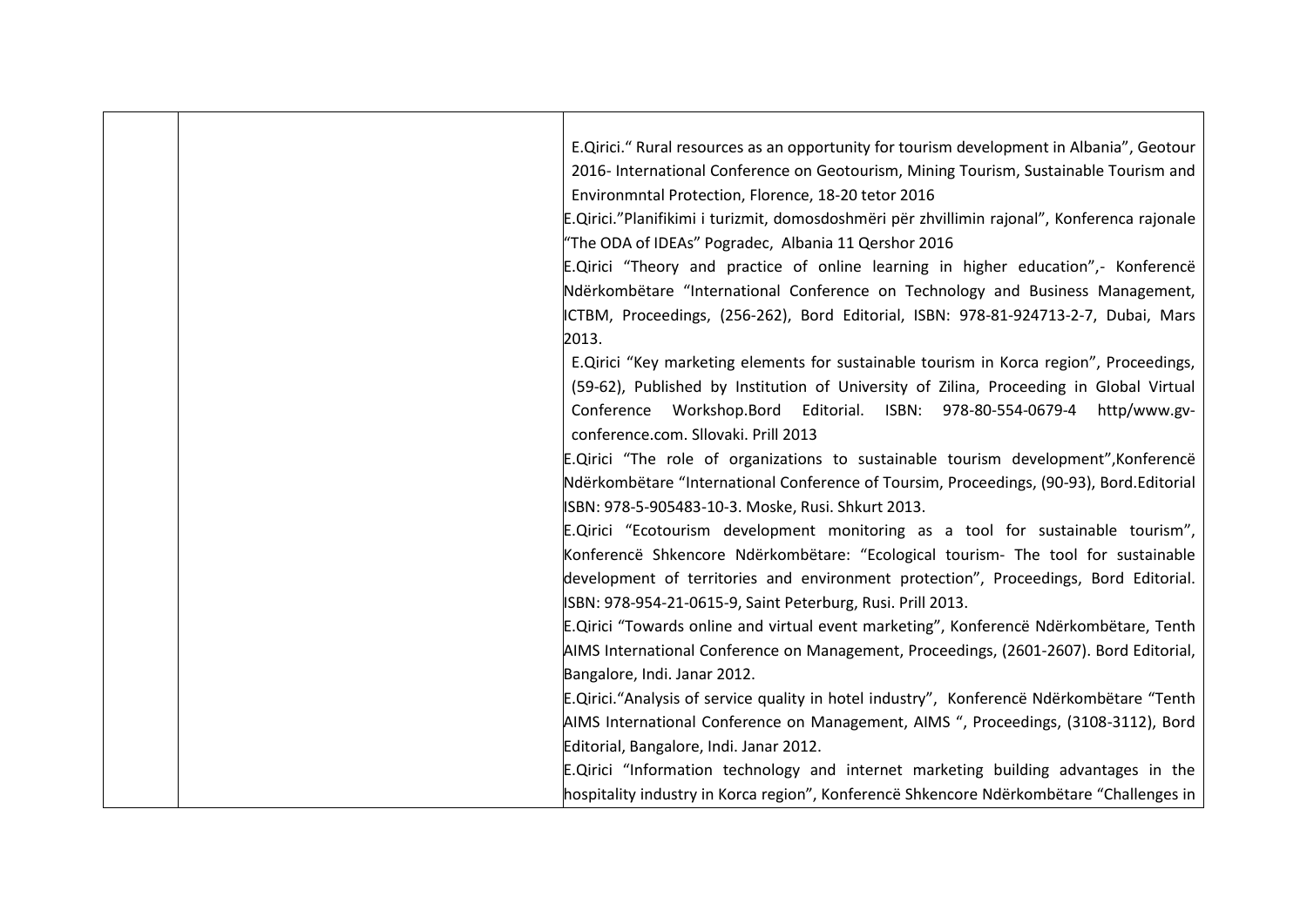|  | Contemporary Economy", Proceedings, (769-779), Bord Editorial. ISBN: 978-954-9432-57-              |
|--|----------------------------------------------------------------------------------------------------|
|  | 2, Blagoevgrad, Bullgari. Maj 2012.                                                                |
|  | E.Qirici. "Nxitja e zhvillimit të bizneseve turistike në fokus të politikave të zhvillimit rural". |
|  | Konferencë Shkencore Ndërkombëtare. "Eficienca dhe konkurueshmëria e prodhimit në                  |
|  | sipërmarrjet e agrobiznesit". ISBN 9928-134-08-1 Procceedings, Tiranë Qershor 2012.                |
|  | E.Qirici "Analysis of tourist markets help the destination marketing", Konferencë Shkencore        |
|  | Ndërkombëtare "Marketing- Reality and Future Prospects", Proceedings, (375-382).Bord               |
|  | Editorial. ISBN: 978-954-21-0615-9.28-29, Varna, Bulgari. Qershor 2012.                            |
|  | E.Qirici "The Adoption of Internet Marketing by Albanian Travel Agencies", International           |
|  | Scientific Conference 'Insights in Finance, Economic and Business Research and challenges          |
|  | of the new Millennium", Vlorë. 17-18 Qershor 2011.                                                 |
|  | E.Qirici «E-marketing and ICT-supported tourist destination management. Implications for           |
|  | tourism industry in global recession»- 8- th CIRCLE International Conference for Marketing,        |
|  | Management, Finance, Consumer Behaviour, Tourism and Retailing Research, Dubrovnik,                |
|  | Croatia, 27-29 April 2011, Proceedings, ISBN 978-953-6025-40-4                                     |
|  | E.Qirici «Analysis of destinations towards sustainable tourism» -International Conference          |
|  | on Business, Finance and Tourism Management, Paris, June 24-26, 2011, Issue 77, , World            |
|  | Academy of Science, Engineering and Technology, June 2011, me Komitet Shkencor                     |
|  | Nderkombetar, ISSN 2010-376X, Electronic: ISSN 2010-3778, Proceedings, fq 1427                     |
|  | E.Qirici . «Events as a source of competitive advantage for destinations» 2-nd                     |
|  | International Scientific Conference (IFEBR 2011)-« Insights in finance, economics and              |
|  | business research and the challenges of the new millennium» Fakulteti i Ekonomisë,                 |
|  | Universiteti i Vlorës, qershor 2011, Proceedings.                                                  |
|  | E.Qirici .«Ecotourism-ideal model of sustainable development for destinations»,                    |
|  | International Conference: «Ecological tourism: trends and perspectives of development in           |
|  | the global world», Rusi prill 2011.                                                                |
|  |                                                                                                    |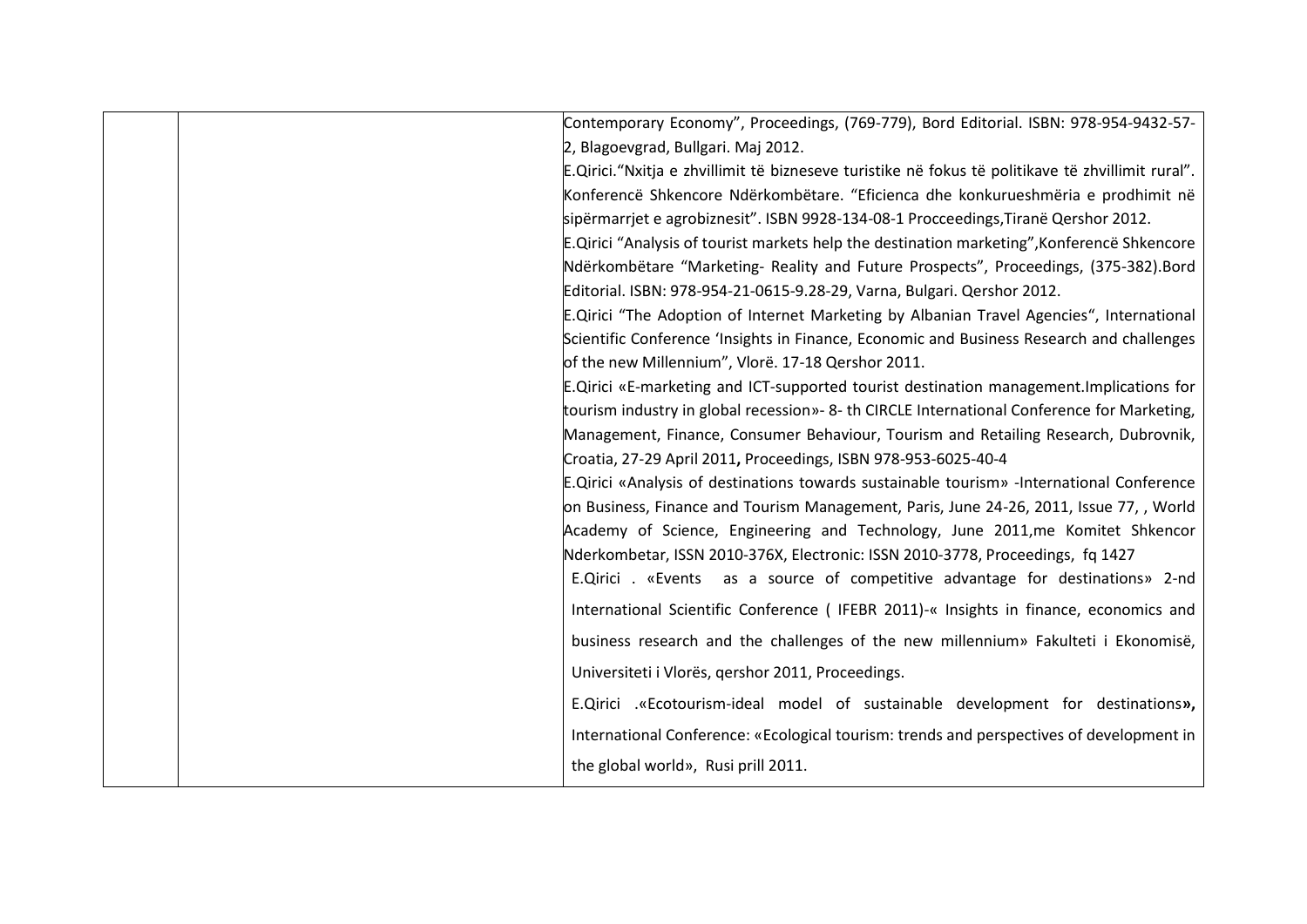| E.Qirici. «New information technologies as a tool in cultural tourism»- International              |
|----------------------------------------------------------------------------------------------------|
| Conference « Contemporary information technologies- a factor for economic                          |
| growth»Svishtov,14-15 October,2011, Proceedings                                                    |
| E.Qirici «Information technology in function of accounting and auditing in Albania and             |
| problems related to it» International Conference « Contemporary information                        |
| technologies- a factor for economic growth»Svishtov,14-15 October,2011, Proceedings                |
| E.Qirici. «Analysis of consumers's profile as an important tool for tourism development»,          |
| International Conference- 6 <sup>th</sup> Annual Conference of the Albanian Institute of Sociology |
| (AIS), Tirana, Proceedings. ISBN: 978-9928-4000-2-4, November 2011                                 |
| E. Qirici.«Analysis of tourists motivations as a possibility for sustainable tourism               |
| development»-7-th CIRCLE International Conference for Marketing, Management,                       |
| Finance, Consumer Behaviour, Tourism and Retailing Research, Estoril, Portugal, April              |
| 2010, Proceedings, ISBN 978-972-99232-2-7                                                          |
| E. Qirici. 2- nd International Scientific Conference « Economic policy and EU integration»         |
| Durrës, qershor 2010, « Sustainable tourism development- current situation and                     |
| perspectives» - Proceedings, ISBN: 978-99956-818-7-6.                                              |
| E.Qirici «Influence of location demanders( cultural and geographical vicinity) in attracting       |
| the foreign direct investment in Albania» -2010 European Conference of the Association             |
| for Borderlands Studies (ABS), Veria, Greece; (Proceedings, ISBN 9781463564216,                    |
| September 2010                                                                                     |
| E. Qirici «The impact of political stability in attracting FDI Survey with foreign investitors     |
| in Albania», International Scientific Conference on: «South Eastern part of Albania and            |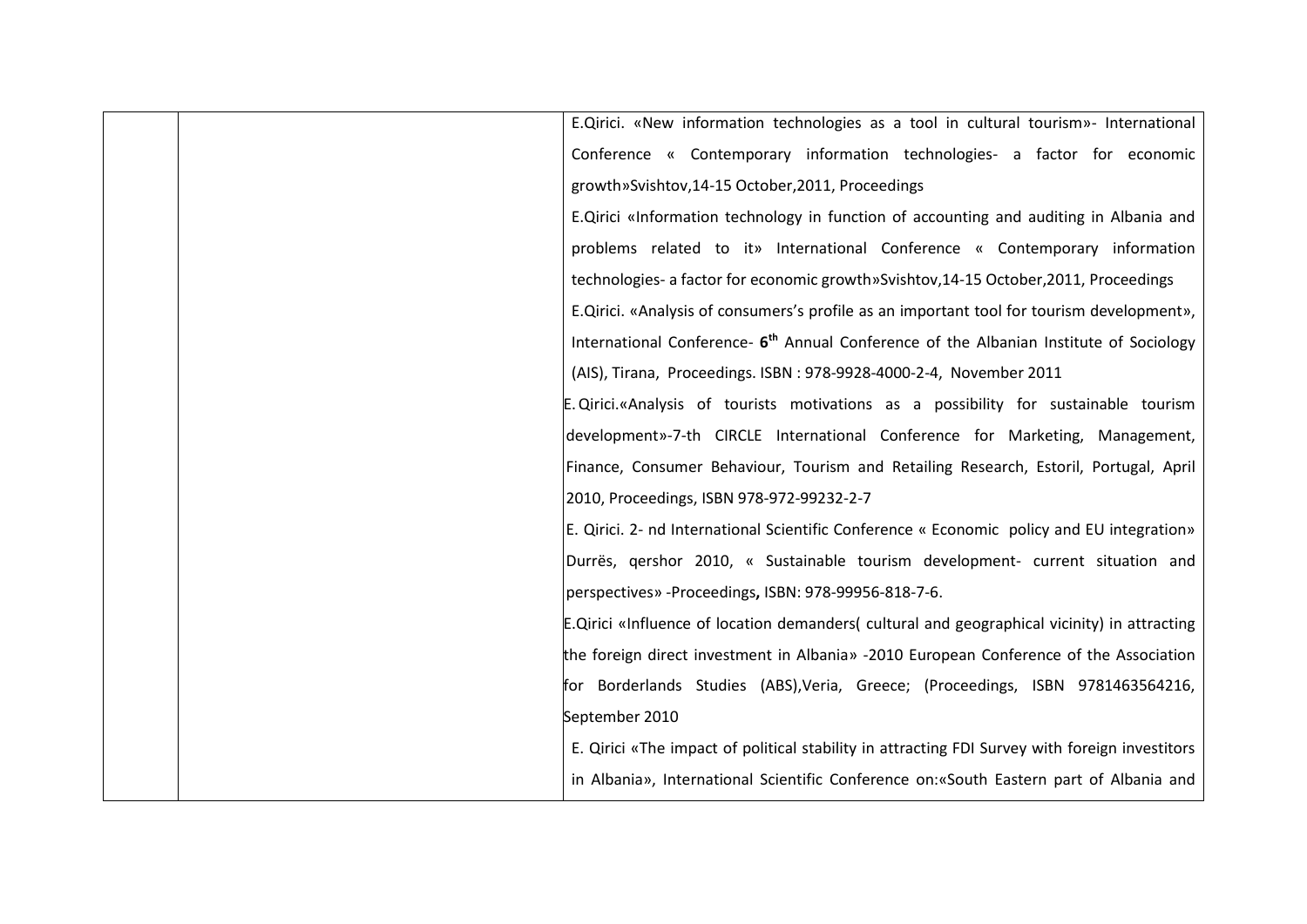|                                                   | Western Balkan Countries towards the Integration processes", Korçë),- Procceding, ISBN: |
|---------------------------------------------------|-----------------------------------------------------------------------------------------|
|                                                   | 978-99956-98-13-3. tetor, 2010,                                                         |
| Pjesëmarrje si moderator në aktivitete shkencore  |                                                                                         |
| ndërkombëtare (seminare, kongrese, konferenca)    |                                                                                         |
| Pjesëmarrje në aktivitete shkencore               |                                                                                         |
| ndërkombëtare (seminare, kongrese, konferenca) si |                                                                                         |
| Drejtues shkencor ose anetar i bordit drejtues    |                                                                                         |
| VI.PJESËMARRJA NË PROJEKTE KËRKIMORE-             |                                                                                         |
| <b>SHKENCORE (KOMBËTARE E NDËRKOMBËTARE</b>       |                                                                                         |
| Pjesëmarrja në Projekte Kombëtare                 | Projekt: "Menaxhimi i hoteleve nëpërmjet sistemeve informatike"                         |
|                                                   | Pozicioni: Anetar                                                                       |
|                                                   | Lider i Projektit: Departamenti Marketing-Turizëm, Universiteti "Fan S .Noli", Korçë    |
|                                                   | Financuar: Universiteti "Fan S .Noli", Korçë                                            |
|                                                   | Periudha: 2019-2021                                                                     |
|                                                   | Project: "Unë dhe aftësitë e mia përballë tregut të punës"                              |
|                                                   | <b>Pozicioni: Trajnuese</b>                                                             |
|                                                   | Lider i Projektit: Fondacioni Tabita                                                    |
|                                                   | Financuar: Komuniteti Europian                                                          |
|                                                   | Periudha: 2013-2015                                                                     |
|                                                   | Project: "Work in the rural, Investing in the future»-                                  |
|                                                   | Pozicioni: Trajnuese                                                                    |
|                                                   | Lider i Projektit: : Fondacioni Tabita                                                  |
|                                                   | Financuar: Komuniteti Europian                                                          |
|                                                   | Periudha: Korrik 2011                                                                   |
|                                                   | Projekti:" « Women Crossing Border for Change»                                          |